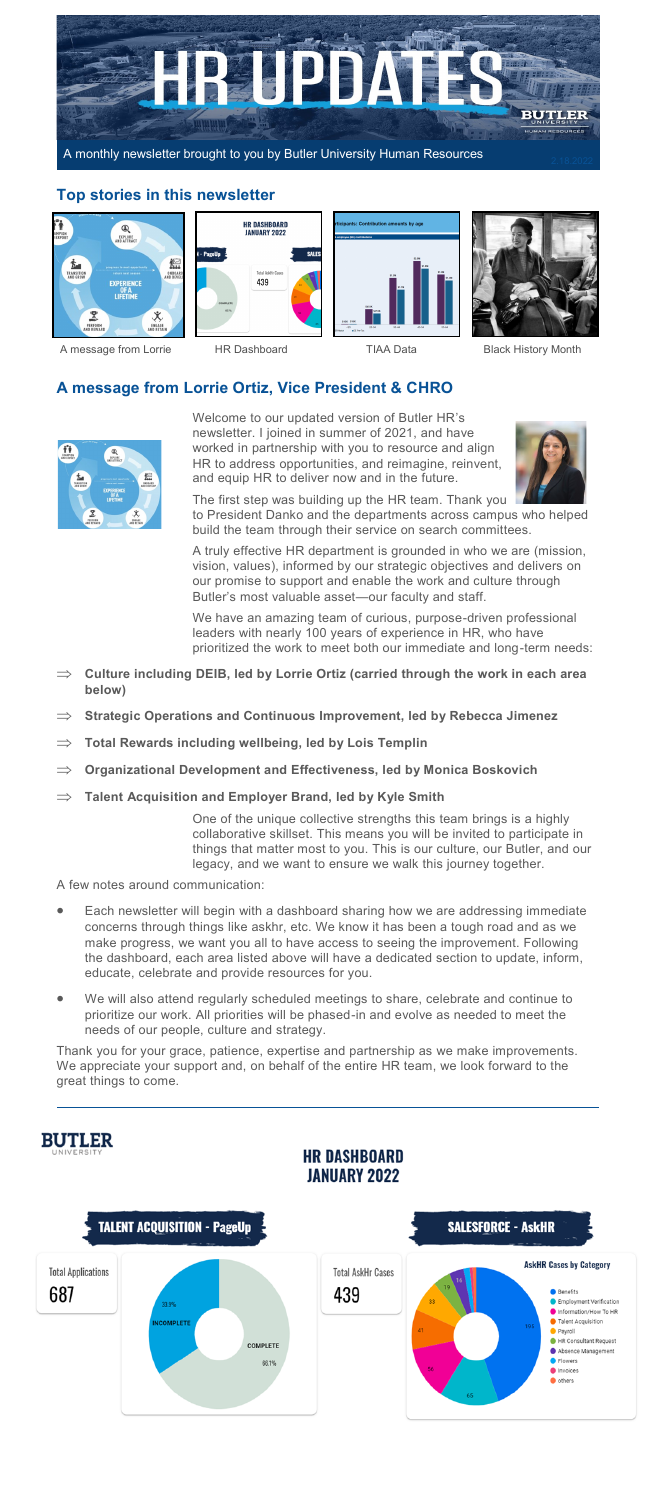

The HR Team has been working closely with our partners in IT to optimize communication and decrease response time through the ASK HR ticketing system. We look forward to their partnership as we continue to improve the process.

We are also adding additional content to the online knowledge base to allow you to access frequently asked questions or requested information without having to put in a ticket. To access the HR knowledge base, go to ask.Butler and enter your question in the search bar.

# **Butler University Organization Charts**

Have you ever wondered how you can view the Butler organization chart (reporting structure of faculty/staff)? This information is available in Teams. In the Search Box at the top of the Teams app, type the name of a faculty or staff member. When the desired name appears below, click on it. Then, locate the tab that says Organization (to the right of the person's name). Here, you will see a portion of the organization chart and hierarchy. This information is interactive and, as such, you can click around in the structure to see the information from different viewpoints. For more information on viewing the organization chart in Teams, click here.

*If a team member is no longer working at Butler but still showing up on your org chart, please submit a case for Information Technology via [ask.butler.edu.](https://butleru.force.com/askbutler/s/?t=1626006245264)* 

# **Talent Acquisition and Employer Brand**

## *Ensuring a world-class employee experience with every interaction*

The Talent Acquisition Team has been focusing on our staff hiring process and how that process intertwines with PageUp, our Applicant Tracking System. With the overarching goal of an improved candidate experience and employer brand, we are looking into changes that will lead to increased application submissions and eventually a larger, more diverse applicant pool. As shown in the HR Dashboard, 687 applications for staff positions were created in January. Only 66.1 percent of those applications were completed and submitted. We intend to improve upon this completion percentage by eliminating unnecessary required steps in the application and reducing barriers to entry for applicants.

We are also excited to welcome our new team member, Sarah Smith. Sarah is a Talent Acquisition Specialist that will focus on partnering with hiring managers across the University in order to build more diverse and qualified applicant pools. She is also a Butler alumna. Welcome Sarah!

# **Join us in welcoming the following new faculty and staff to Butler!**

- Abigail Kroke, Psychology
- Abigail Tauber, CMH Admin
- Adam Siwicki, Football-Men
- Alan Slightom, Music
- Alexander Barr, Football-Men
- Allison Gehl, Development
- Amanda Thurston, Communications Instructional
- Brian Dinkins, COE Instructional
- Brittany Smiley, JCA Arts Administration
- Brittany Sutton, JCA Arts Administration
- Caden Murphy, Football-Men
- Cody Sasek, MPAS Bridge to DMS Program
- Colette Abel, Music
- Corey McPherrin, Communications Instructional
- Courtney Cox, Pharmacy Practice
- Dennis Robleski, Undergraduate Programs
- Emily Frische, Undergraduate Programs
- Eva Marquez, Undergraduate Programs
- Gregory Stanley, Undergraduate Programs
- Hayley Kahle, CMH Admin
- Jameal Ghaznawi, Communications Instructional
- Janet Clifton-Gaw, Health Sciences
- Jeffrey Knowles, Football-Men
- Jennifer Bauchner, Undergraduate Programs
- Jennifer Dodson, COE Instructional
- Jocelyn Garcia, Volleyball-Women
- Joseph Stoldt, Pharmacy Practice
- Katiera Winfrey, College of Communication
- Kelsi Morrison-Atkins, Philosophy & Religious Studies
- Kevin Lin, Music
- Kiera Miller, Football-Men
- Kristin Hall, Athletics Development
- Lael Sweeney, Strategy and Innovation
- Laurel Foley, Dance
- Lauren Reed, Stu Health Ctr
- Les Morris, Communications Instructional
- Lindsay Montei, Stu Health Ctr
- Madelyn Cole, Volleyball-Women
- Maxie Gardner, Stu Health Ctr
- Nathan Clement, Print Shop and Copy **Center**
- Oseye Boyd, Communications Instructional
- Raymond Holmes, Football-Men
- Sarah Simon, Mathematics
	- Shirley Triller, Undergraduate Programs
- Thomas Foltz, Mathematics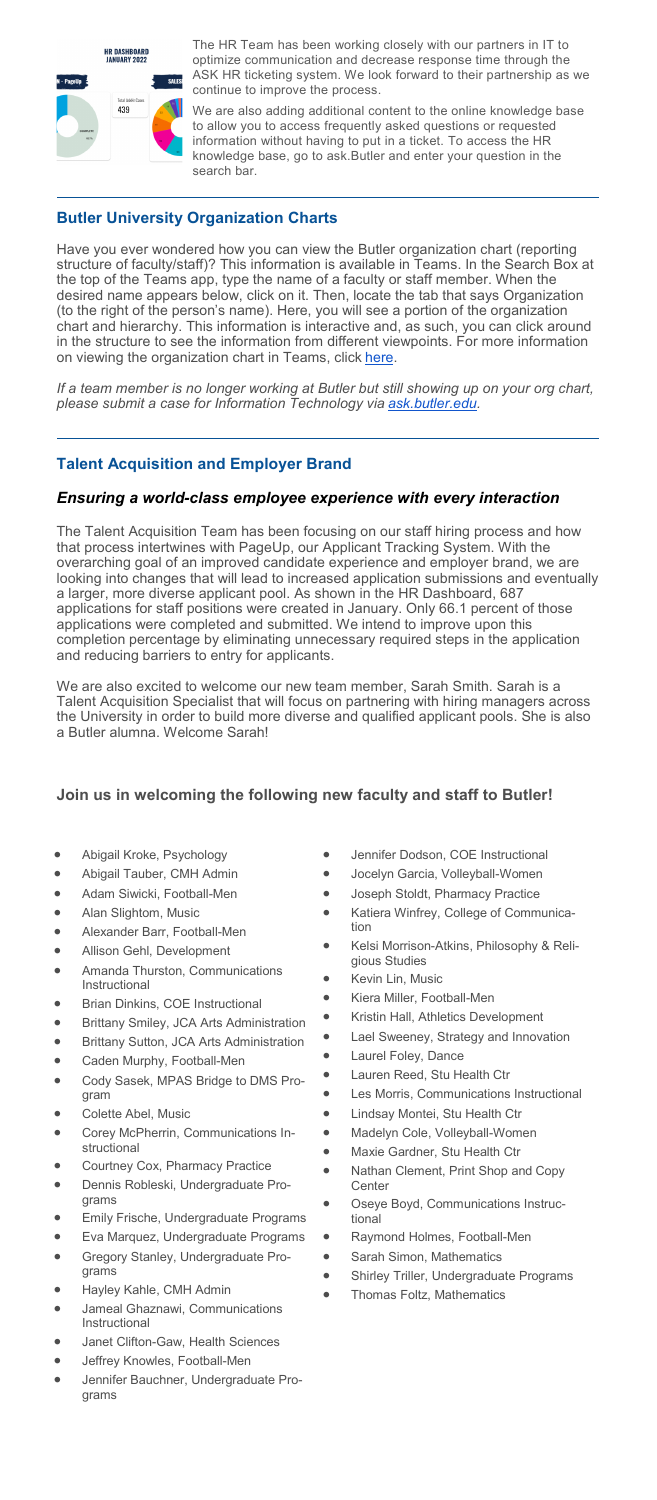# **HR Strategic Operations and Continuous Improvement**

## *Boldly innovating through continuous improvement and alignment of people-practices to the community's strategic objectives.*

In the event that Ask HR or the knowledge base does not currently contain the information you need, please reach out to your HR Consultant aligned with your college or division.

| <b>Tammy Pressler</b>                                                                                                                                                                                                                                          | <b>Michelle Lewis</b>                                                                                                                                                                                                                                                                                                         | Laura Otten                                                                                                                                     |
|----------------------------------------------------------------------------------------------------------------------------------------------------------------------------------------------------------------------------------------------------------------|-------------------------------------------------------------------------------------------------------------------------------------------------------------------------------------------------------------------------------------------------------------------------------------------------------------------------------|-------------------------------------------------------------------------------------------------------------------------------------------------|
| College of Pharmacy<br>$\bullet$<br>and Health Sciences<br>College of Liberal<br>$\bullet$<br>Arts and Sciences<br>Provost's Office<br>$\bullet$<br><b>Associate Provost</b><br>$\bullet$<br>Strategy and<br>$\bullet$<br>Innovation<br><b>Student Affairs</b> | Marketing and<br>$\bullet$<br>Communications<br>Enrollment<br>$\bullet$<br>Management<br>Advancement<br>$\bullet$<br>Libraries<br>$\bullet$<br><b>Student Academic</b><br>$\bullet$<br><b>Affairs</b><br>College of<br>$\bullet$<br>Communication<br>Jordan College of<br>٠<br>Arts<br>Lacy School of<br>٠<br><b>Business</b> | Finance and<br>$\bullet$<br>Administration<br><b>BAEC</b><br>$\bullet$<br><b>Athletics</b><br>$\bullet$<br>College of<br>$\bullet$<br>Education |

# **Total Rewards**

## *A wellness culture to support the whole person*

Attend **TIAA live webinars** to help boost your financial know-how. Visit **[TIAA.org/](https://click.engagement.butler.edu/?qs=cd645ed7c7dc8e91cbc7a3d2f0e526e088ed56f43cb2092aa095414c9536a67c9624f29b23c3b0032af1a774ca7a3e648dd9bf344756987a)** [webinars t](https://click.engagement.butler.edu/?qs=cd645ed7c7dc8e91cbc7a3d2f0e526e088ed56f43cb2092aa095414c9536a67c9624f29b23c3b0032af1a774ca7a3e648dd9bf344756987a)o register or watch past presentations on demand.

- Topics for February 2022 include:
- Market-proof your retirement, Feb. 16 at 12 P.M. (ET)
- Understanding Health Savings Accounts, Feb. 17 at 12 P.M. (ET)
- Strategies for staying on track, Feb. 17 at 5 P.M. (ET)
- Estate Planning Considerations, Feb. 22 at 3 P.M. (ET)
- At Your Fingertips: Manage your money from wherever you are, Feb. 23 at 12 P.M. (ET)
- Discover the power of financial well-being, Feb. 24 at 2 P.M. (ET)
- Dinero en funcionamiento 1: Las bases de la inversión (Money at work 1), Feb. 24 at 4 P.M. (ET)

## **Butler TIAA Data**

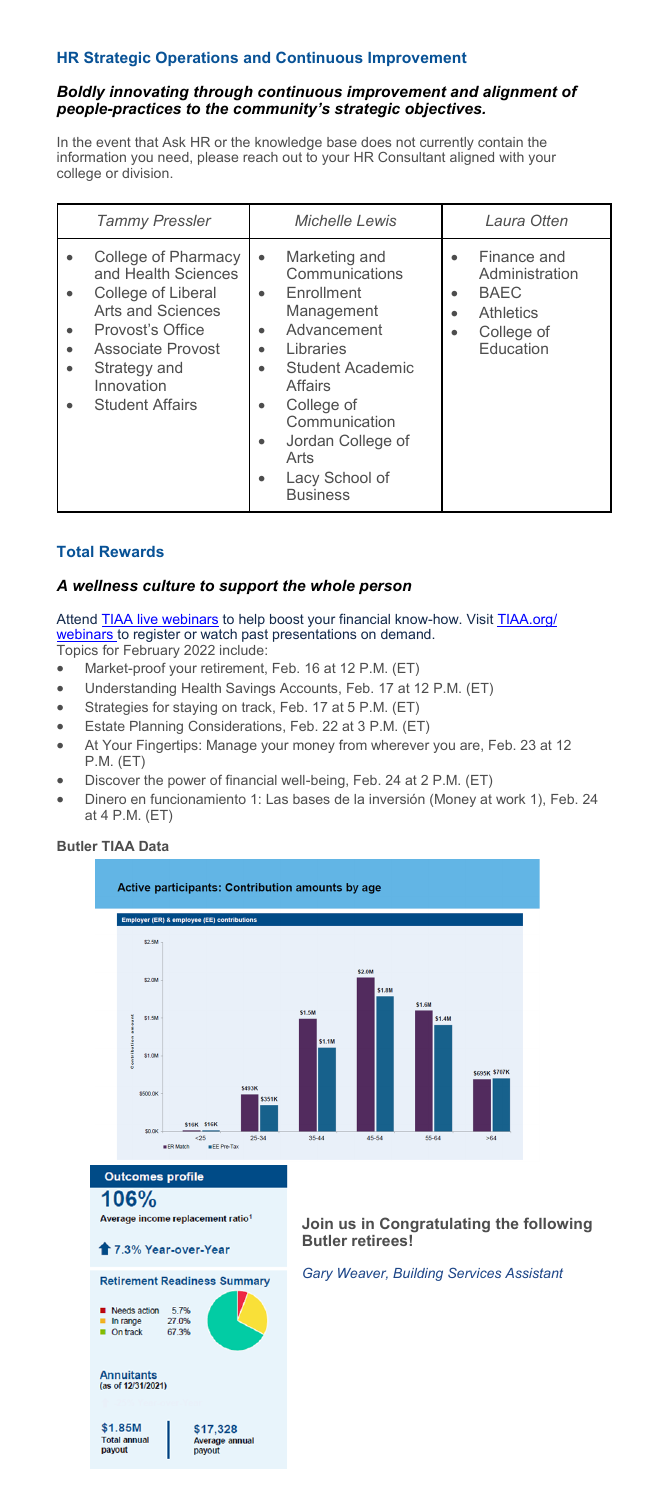## **Intentionally Inclusive and Appreciative Culture**

## *Elevating ourselves through intentional inclusion and authentic appreciation*

# *February is Black History Month*

Black History Month began as a way to teach people about the history of Black Americans and their contributions to society, seeking to ensure that these perspectives were included in the national narrative.

Today, Black History Month is a call to inclusion year-round and celebrates more than Black history, but also the ongoing achievements of African Americans in all realms of society.

### **Additional Diversity and Inclusion dates of reflection and celebration: February 2022**

February 1-National Freedom Day

February 1–Chinese New Year (Year of the Tiger)

February 4‒Rosa Parks Day

February 8-Safer Internet Day

February 14-Valentine's Day

February 15–Nirvana Day (Buddhist) February 15‒International Childhood Cancer Day

February 20‒World Day of Social Justice

In celebration of Black History Month, we would like to highlight the following Butler employees:



**Derek Reid**  *Professor of Dance Jordan College of the Arts*

#### **Number of years at Butler and what originally brought you to join the community?**

I graduated from Butler in 1987 and following a wonderful dance career, I returned to Butler to teach in 2004. I am coming to the end of my 18th year at Butler.

### **What accomplishment are you most proud of while at Butler University?**

I am most proud of developing coursework that informs students ( and sometimes peers) on the contributions of the African American community to the greater culture through dance. Of note is a Perspectives in the Creative Arts class (PCA 220 - American Dance, Black Tradition) that connects dance and arts traditions from Africa and the Diaspora to cultural embracings in American culture. I have also been in a period of revamping our majors' history coursework that includes traditionally underrepresented communities.

### **What advice would you give a new person joining Butler?**

My advice would be to experience and embrace as many activities in the Butler and Indianapolis communities as possible. Butler and the greater Indianapolis community has a plethora of diverse, enlightening and uplifting opportunities. High quality arts organizations, professional sports teams, world class cuisine, community/volunteer groups, etc. There are innumerable opportunities for self growth and civic contributions.

### **In thinking about Black Heritage month, what is one thing you would like your colleagues to know about this month?**

Black Heritage Month is a celebration of the consistent and immeasurable contributions to our contemporary culture from people of color. For hundreds of years, black heritage was suppressed and even denied. This isn't just Black history. It is American history; to be embraced and celebrated by everyone.

### **How do you celebrate Black Heritage Month?**

Well this year I created about ballet to the music of Mary Lou Williams, an important Black jazz pianist, composer, and music arranger. It was performed this weekend in Butler's Midwinter Dance Festival. And although my embracing of Black Heritage is not limited to the month of February, I also amp up my reading on Black history since information seems to be more freely flowing during this month.

**Fun Fact:** I'm an avid golfer and I do almost all the cooking for my family.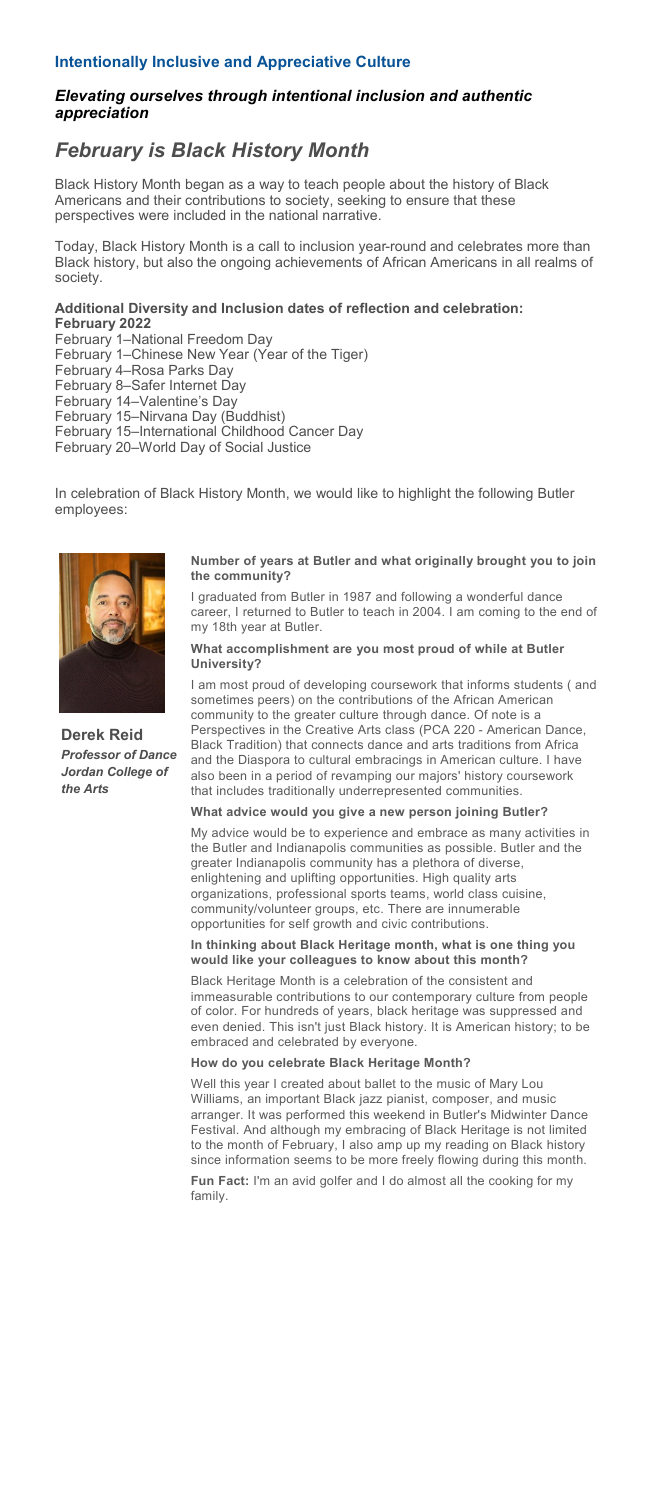

**Michael Lofton**  *Director of Development University Advancement*

### **Number of years at Butler and what originally brought you to join the community?**

I'm in my fifth year at Butler University. In my past work life experiences, I worked at my alma mater, The University of Dayton, in the Advancement Office and at the Fitz Center for Leadership as a Director of Community Relations for the Fairgrounds Community. Jill Thompson, one of my former managers at UD, followed my work in education startups and higher education experience and encouraged me upon moving to Indianapolis to look into working at Butler University. After my first phone interview with Betsy Weatherly and my first in-person interview with other future colleagues of mine, I knew that I could be happy at Butler and be a part of a team to help conclude its largest comprehensive campaign in the institution's history. It's one of the best decisions that I've ever made and I thank God for giving me the opportunity.

## **What accomplishment are you most proud of while at Butler University?**

From a development perspective, I love being a part of teams. The team that helped secure the naming of the home of the Lacy School of Business, now known as Dugan Hall… Being a part of the official signing and weeks later the ceremonial day of Bill and Joanne Dugan Hall was a career accomplishment for me.

On a personal note, I was pretty proud of the vulnerability, the honesty, and the humility that President Danko showed in his Juneteenth message in 2020. His commitment to establish the Hub for Black Affairs and Community Engagement while elevating Dr. Jett as a Senior Advisor to the President was not only a win for Butler University as a whole, but as a Black man in the Butler University community… His letter and charge to the community made me proud to work at Butler and even more so to be a part of his team. It wasn't a personal accomplishment, but it felt like a turning point for the University so I would call that a Team accomplishment.

### **What advice would you give a new person joining Butler?**

This is one of my favorite quotes as it's about teams and achievement. "Never doubt that a small group of thoughtful, committed, citizens can change the world. Indeed, it is the only thing that ever has." We may not change the world by working at Butler, but we can absolutely change someone's world who attends, teaches, or works at Butler every single day. We are far from our goals and the challenges ahead will be tough. However, there are some extremely talented faculty and staff that will be a part of ensuring Butler University remains and continues to grow as a leading liberal arts education institution.

### **In thinking about Black Heritage month, what is one thing you would like your colleagues to know about this month?**

Do not be afraid or willing to just have conversations about Black heritage, history, and specifically the story of Butler's evolving relationship with Black faculty, staff, and students only during the month of February. Continuous conversation and dialogue about Black heritage and specifically the Black experience is essential at a PWI, especially a PWI which has the founding mission ideal that Butler shares.

### **How do you celebrate Black Heritage Month?**

As an elementary student, I adored the lives of Thurgood Marshall and Malcolm X. On a daily basis, I try to read a quote from them every single day for my own self-improvement. If you are wondering if I did book reports in elementary school on both of these icons, I absolutely did.

**Fun Fact:** I have watched the full seasons of The Wire five times over, The Sopranos four times, West Wing three times, Game of Thrones twice, but I have yet to do so with Season 8 because I was sad about the quality of the last season. The aforementioned series are my favorites and I can quote episodes on demand.

# *Want to Learn more?*

We encourage all in our community to learn more about **Black History Month** by watching a [documentary](https://watch.historyvault.com/topics/black-history) or consider adding one of the following books by Black writers to your reading list. [Their Eyes Were Watching God](https://www.amazon.com/Their-Eyes-Were-Watching-God/dp/0060838671)" – Zora Neale Hurston "[Barracoon: The Story of the Last Black Cargo](https://www.amazon.com/s?k=%E2%80%9CBarracoon%3A+The+Story+of+the+Last+Black+Cargo%2C%E2%80%9D+-+Zora+Neale+Hurston&i=stripbooks&crid=1RS4Y5OA637KI&sprefix=barracoon+the+story+of+the+last+black+cargo%2C+-+zora+neale+hurston%2Cstripbooks%2C87&ref=nb_sb_noss)" - Zora Neale Hurston<br>"Native Son" – Richard Wright - [Richard Wright](https://www.amazon.com/Native-Perennial-Classics-Richard-Wright/dp/006083756X/ref=sr_1_2?crid=BT0DEII0HCQC&keywords=%E2%80%9CNative+Son%2C%E2%80%9D+%E2%80%93+Richard+Wright&qid=1643902712&s=books&sprefix=native+son%2C+richard+wright%2Cstripbooks%2C120&sr=1-2) [The Souls of Black Folk](https://www.amazon.com/Souls-Black-Dover-Thrift-Editions/dp/0486280411/ref=sr_1_1?crid=SXSR00R2GN1&keywords=%E2%80%9CThe+Souls+of+Black+Folk%2C%E2%80%9D+%E2%80%93+W.E.B.+DuBois&qid=1643902764&s=books&sprefix=the+souls+of+black+folk%2C+w.e.b.+dubois%2Cstripboo)" – W.E.B. DuBois<br>Up From Slavery" – Booker T. Washington "Up From Slavery" – [Booker T. Washington](https://www.amazon.com/Up-Slavery-Dover-Thrift-Editions/dp/0486287386/ref=sr_1_3?crid=QME7A3XSQTGG&keywords=%E2%80%9CUp+From+Slavery%2C%E2%80%9D+%E2%80%93+Booker+T.+Washington&qid=1643902875&s=books&sprefix=up+from+slavery%2C+booker+t.+washington%2Cstripbooks) "[The Bluest Eye](https://www.amazon.com/Bluest-Eye-Vintage-International/dp/0307278441/ref=sr_1_1?crid=2DAMCPL7G1K5G&keywords=%E2%80%9CThe+Bluest+Eye%2C%E2%80%9D+%E2%80%93+Toni+Morrison&qid=1643902915&s=books&sprefix=the+bluest+eye%2C+toni+morrison%2Cstripbooks%2C78&sr=1-1)" – Toni Morrison "[The Street](https://www.amazon.com/Street-Novel-Ann-Petry/dp/0395901499/ref=sr_1_1?crid=1VZHGDNH398T3&keywords=%E2%80%9CThe+Street%2C%E2%80%9D+%E2%80%93+Ann+Petry&qid=1643902946&s=books&sprefix=the+street%2C+ann+petry%2Cstripbooks%2C139&sr=1-1)" – Ann Petry [The Fire Next Time](https://www.amazon.com/Fire-Next-Time-James-Baldwin/dp/067974472X/ref=sr_1_1?crid=XPYYQTWK4ZE2&keywords=%E2%80%9CThe+Fire+Next+Time%2C%E2%80%9D+%E2%80%93+James+Baldwin&qid=1643902994&s=books&sprefix=the+fire+next+time%2C+james+baldwin%2Cstripbooks%2C80&sr=1-1)" - James Baldwin "[If Beale Street Could Talk](https://www.amazon.com/If-Beale-Street-Could-Talk/dp/0307275930/ref=sr_1_1?crid=1F1UJ0SUDAIG8&keywords=%E2%80%9CIf+Beale+Street+Could+Talk%2C%E2%80%9D+%E2%80%93+James+Baldwin&qid=1643903054&s=books&sprefix=if+beale+street+could+talk%2C+james+baldwin%2Cstripbo)" – James Baldwin